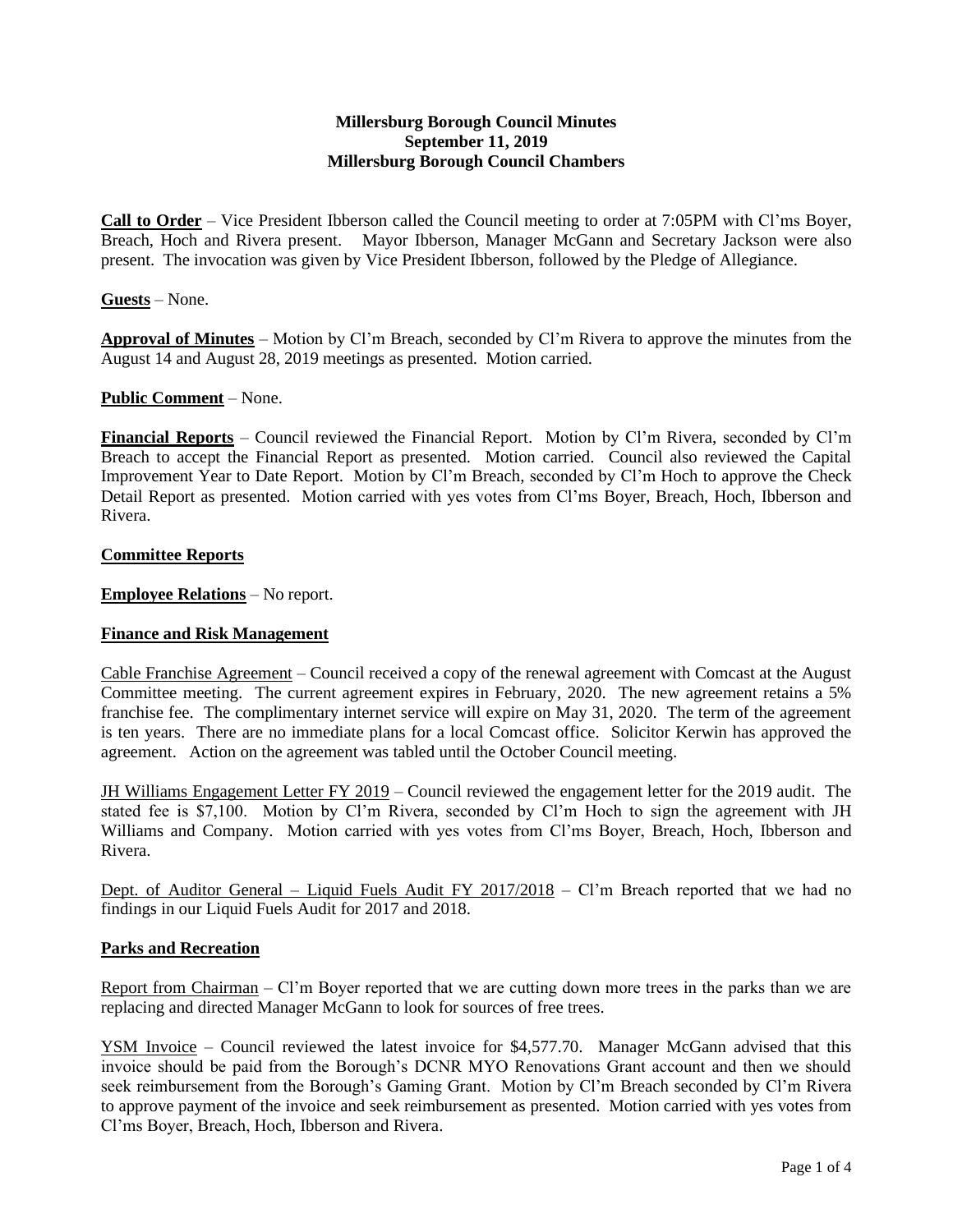Holiday Display Needs – Council reviewed a listing of supplies and associated costs. The former tree supplier is not able to provide the quantity needed, so we will be switching vendors. Motion by Cl'm Breach, seconded by Cl'm Hoch to approve the supplies list, not to exceed \$5,000, with the expenses to be fully reimbursed by the Millersburg Lions Club. Motion carried with yes votes from Cl'ms Boyer, Breach, Hoch, Ibberson and Rivera. Additionally, Council agreed to have the holiday lights on from 4:45PM to midnight, and to leave them on overnight on Christmas Eve and New Year's Eve. Manager McGann reported that he has asked the Ned Smith Center if it would be possible to grow Christmas trees on their property for the Borough to purchase every year.

**Property** – Chairman Rivera had nothing to report.

Reamer Lot Development Direction – Council reviewed the letter that was sent to the Dauphin County Commissioners on March 5, 2018, stating their priorities for the site. Discussion was held regarding Council's current preference, which is now residential development and directed Manager McGann to provide an updated response to George Connor, with Dauphin County DCED.

**Public Safety –** Chairman Ibberson had nothing to report.

**Streets** – Chairman Hoch had nothing to report.

Mr. Rehab Quote – Seal Street – Council reviewed the quote for \$6,800 to repair the sinkhole on Seal Street. Motion by Cl'm Rivera, seconded by Cl'm Breach to approve the quote and to pay the expense from General Fund reserves. Motion carried with yes votes from Cl'ms Boyer, Breach, Hoch, Ibberson and Rivera.

Facility Use Agreement Amendments – Halloween Parade & Window Painting Contest – Manager McGann reported that the VFW has requested date changes for the Halloween Window Painting Contest to October 14 and the Halloween Parade to October 16, rain date October 17. Motion by Cl'm Breach, seconded by Cl'm Hoch to approve both changes. Motion carried.

Handicapped Parking Request – Manager McGann reported that he received an application for a handicapped parking spot for 618 Union Street. Motion by Cl'm Hoch, seconded by Cl'm Rivera to approve the application. Motion carried.

Council Concerns – Cl'm Breach questioned Boyd Street, north of Center being repaired. Manager McGann stated that this is on the list for hot mix repairs. Cl'm Boyer questioned a plan for storm sewer repairs. Manager McGann stated that the system needs to be mapped and videotaped. Cl'm Boyer directed Manager McGann to get an updated cost from NazzTech and apply again for a grant for this project. McGann will have the grant information available for the October Council meeting.

## **Economic Development** – No report.

**Mayor's Report –** Mayor Ibberson had nothing to report.

**Manager's Report** – Written report was provided to all Cl'ms. Manager McGann reported that the Millersburg Lions Club is not able to take over the Veterans Banner Project. Banners will be removed Memorial Day, 2020.

Complaint – Cl'm Breach reported that she was advised that one of our Public Works crew blew stones from the curb onto a passing car. She requested that Manager McGann address this with the employees so that we can avoid a possible insurance claim.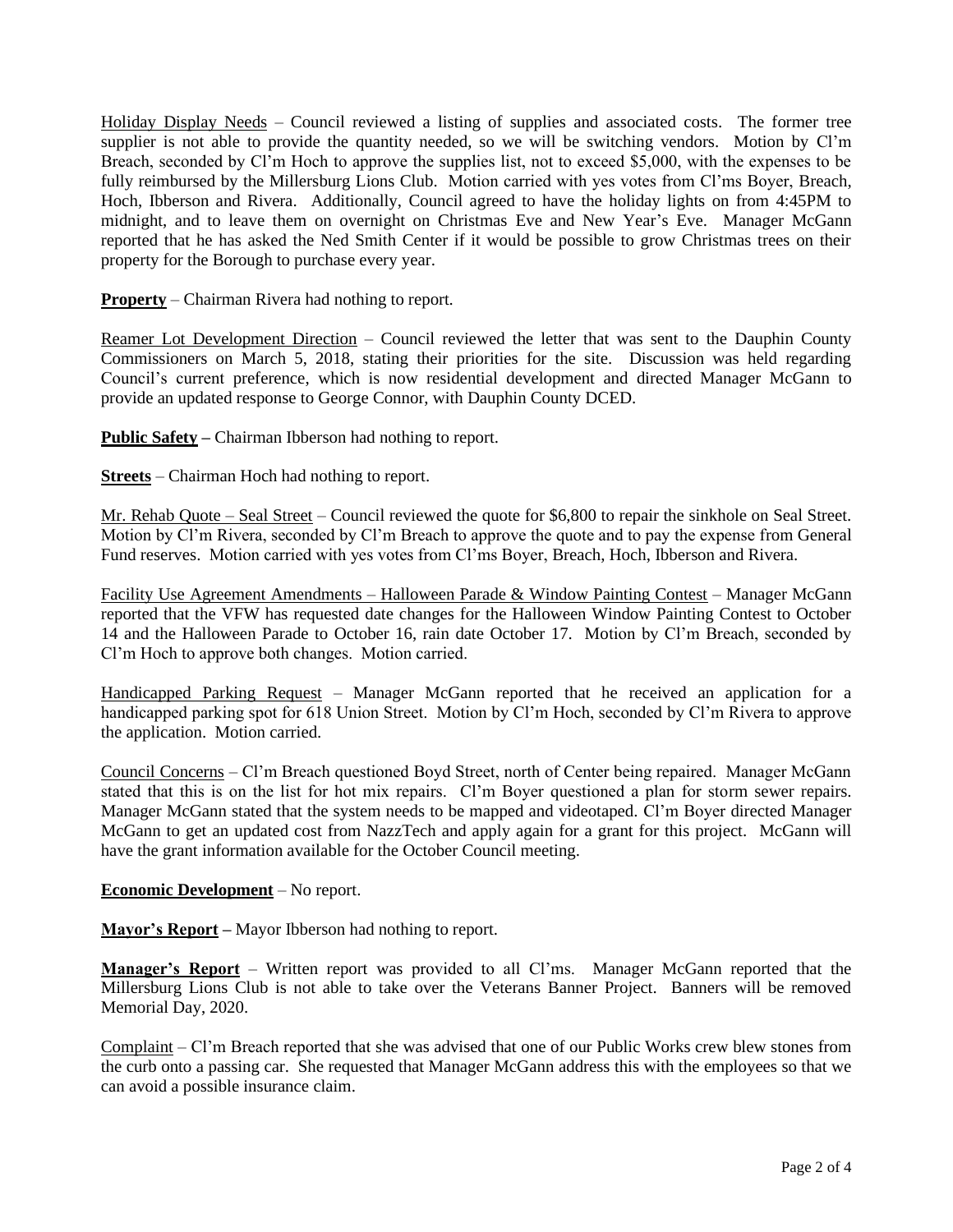# **Unfinished Business**

Borough Ordinance No. 1-19 – PMRS Pension Plans – This ordinance amends the Borough's PMRS pension plan documents. Motion by Cl'm Hoch, seconded by Cl'm Rivera to adopt Borough Ordinance No. 1-19. Motion carried.

Borough Ordinance No. 3-19 – Property Maintenance Amendment – This ordinance amends the Borough's Property Maintenance Ordinance regarding off-street parking and standing water. Motion by Cl'm Breach, seconded by Cl'm Hoch to adopt Borough Ordinance No. 3-19. Motion carried.

## **New Business**

Advertise Ordinance No. 4-19 – Repeal Compact Parking Ordinance and Ordinance No. 5-19 – Open Burning Amendments – Council reviewed the draft of the legal notice. Manager McGann reported that Solicitor Kerwin has reviewed both ordinance drafts and approved them. Cpl. Wise has also given input. Motion by Cl'm Breach, seconded by Cl'm Hoch to advertise the ordinances for adoption at the October 9 Council meeting, one time in the Upper Dauphin Sentinel. Motion carried with yes votes from Cl'ms Boyer, Breach, Hoch, Ibberson and Rivera.

HRG Engineering Proposal – State Street Project – Council reviewed the proposal for the final phase of the State Street Storm Sewer Relocation Project. This work entails building a headwall and streambed work and retaining wall. HRG has quoted \$20,000. Motion by Cl'm Boyer, seconded by Cl'm Breach to accept the proposal from HRG, with the cost covered under the Gaming Grant. Motion carried with yes votes from Cl'ms Boyer, Breach, Hoch, Ibberson and Rivera.

2020 Minimum Municipal Obligations and Borough Resolution No. 19-10 Police Pension Plan Waiver of Required Member Contribution – Secretary Jackson reviewed the MMO's with Council. For 2020, the Police Pension Plan MMO is \$7,920 and the Non-Uniformed Plan MMO is \$30,158. Borough Resolution No. 19-10 waives the required 5% member contribution for year 2020 for the Police Pension Plan. Motion by Cl'm Breach, seconded by Cl'm Rivera to approve both MMO's for 2020 as well as Borough Resolution No. 19-10. Motion carried with yes votes from Cl'ms Boyer, Breach, Hoch, Ibberson and Rivera.

Nomination to Tri-County Regional Planning Commission – Council reviewed a letter from Steven Deck, Executive Director of TCRPC, asking for nominations to represent the Dauphin North Regional Planning Area. Our current representative is Deb Everly of Jefferson Township and she is willing to continue serving for the 2020-2021 term. Council had no other nominations.

**Communications** – All communications were made available to Cl'ms.

## **Organization Reports**

Upper Dauphin COG – The next meeting will be September 19 at Upper Paxton Township.

Millersburg Planning Commission – Draft minutes from the September 4 meeting were provided. Motion by Cl'm Boyer, seconded by Cl'm Rivera to accept the resignation of Planning Commission member Brian Hoch. Motion carried; Cl'm Hoch abstained. Motion by Cl'm Rivera, seconded by Cl'm Hoch to appoint Brent Boyer to serve the remainder of Mr. Hoch's term. Motion carried; Cl'm Boyer abstained.

Millersburg Area Pool Association – No report.

Millersburg Fire Company – July meeting minutes were provided.

Millersburg Area Authority – July meeting minutes were provided to all Council members.